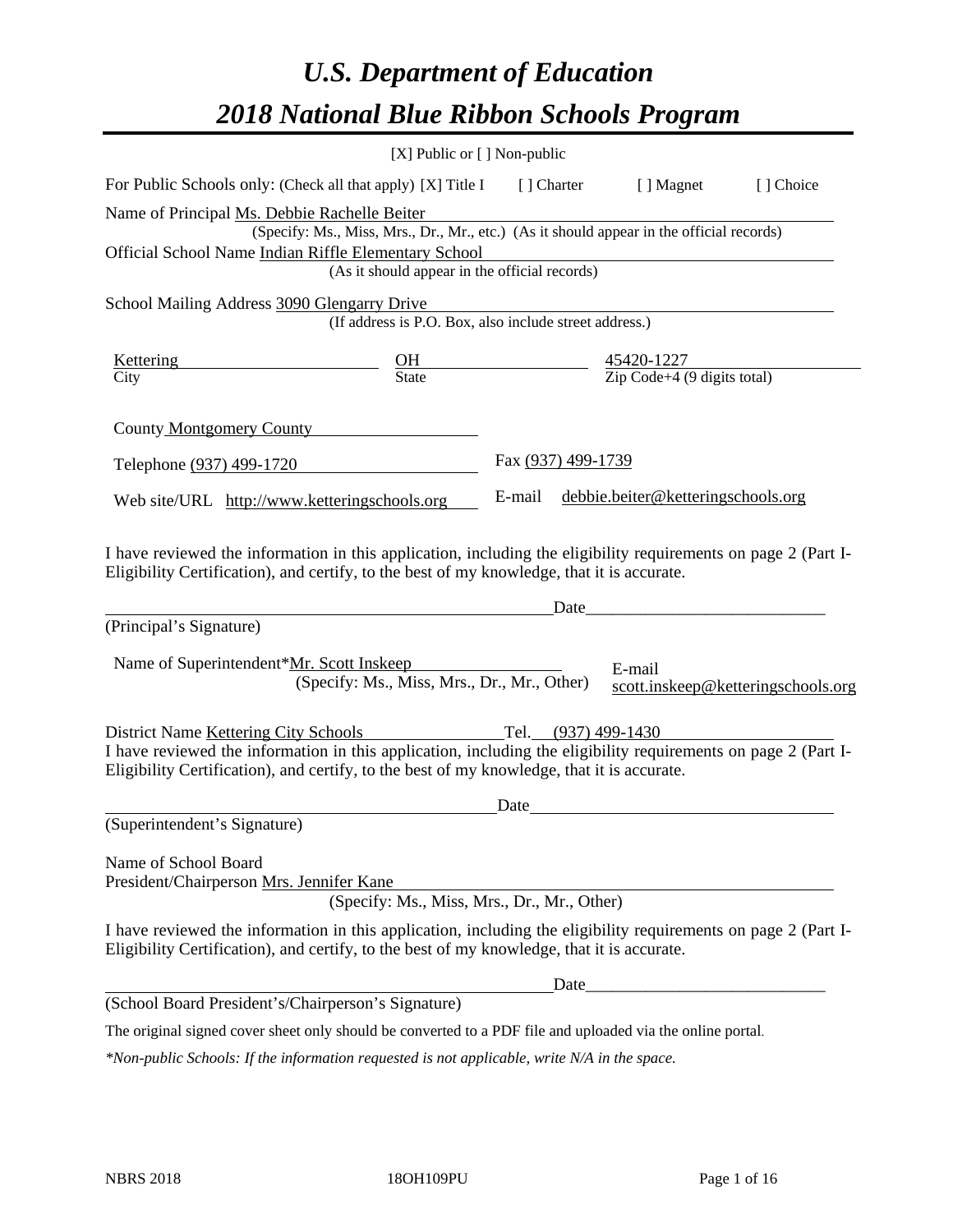The signatures on the first page of this application (cover page) certify that each of the statements below, concerning the school's eligibility and compliance with U.S. Department of Education and National Blue Ribbon Schools requirements, are true and correct.

- 1. The school configuration includes one or more of grades K-12. (Schools on the same campus with one principal, even a K-12 school, must apply as an entire school.)
- 2. All nominated public schools must meet the state's performance targets in reading (or English language arts) and mathematics and other academic indicators (i.e., attendance rate and graduation rate), for the all students group and all subgroups, including having participation rates of at least 95 percent using the most recent accountability results available for nomination.
- 3. To meet final eligibility, all nominated public schools must be certified by states prior to September 2018 in order to meet all eligibility requirements. Any status appeals must be resolved at least two weeks before the awards ceremony for the school to receive the award.
- 4. If the school includes grades 7 or higher, the school must have foreign language as a part of its curriculum.
- 5. The school has been in existence for five full years, that is, from at least September 2012 and each tested grade must have been part of the school for the past three years.
- 6. The nominated school has not received the National Blue Ribbon Schools award in the past five years: 2013, 2014, 2015, 2016, or 2017.
- 7. The nominated school has no history of testing irregularities, nor have charges of irregularities been brought against the school at the time of nomination. The U.S. Department of Education reserves the right to disqualify a school's application and/or rescind a school's award if irregularities are later discovered and proven by the state.
- 8. The nominated school has not been identified by the state as "persistently dangerous" within the last two years.
- 9. The nominated school or district is not refusing Office of Civil Rights (OCR) access to information necessary to investigate a civil rights complaint or to conduct a district-wide compliance review.
- 10. The OCR has not issued a violation letter of findings to the school district concluding that the nominated school or the district as a whole has violated one or more of the civil rights statutes. A violation letter of findings will not be considered outstanding if OCR has accepted a corrective action plan from the district to remedy the violation.
- 11. The U.S. Department of Justice does not have a pending suit alleging that the nominated school or the school district as a whole has violated one or more of the civil rights statutes or the Constitution's equal protection clause.
- 12. There are no findings of violations of the Individuals with Disabilities Education Act in a U.S. Department of Education monitoring report that apply to the school or school district in question; or if there are such findings, the state or district has corrected, or agreed to correct, the findings.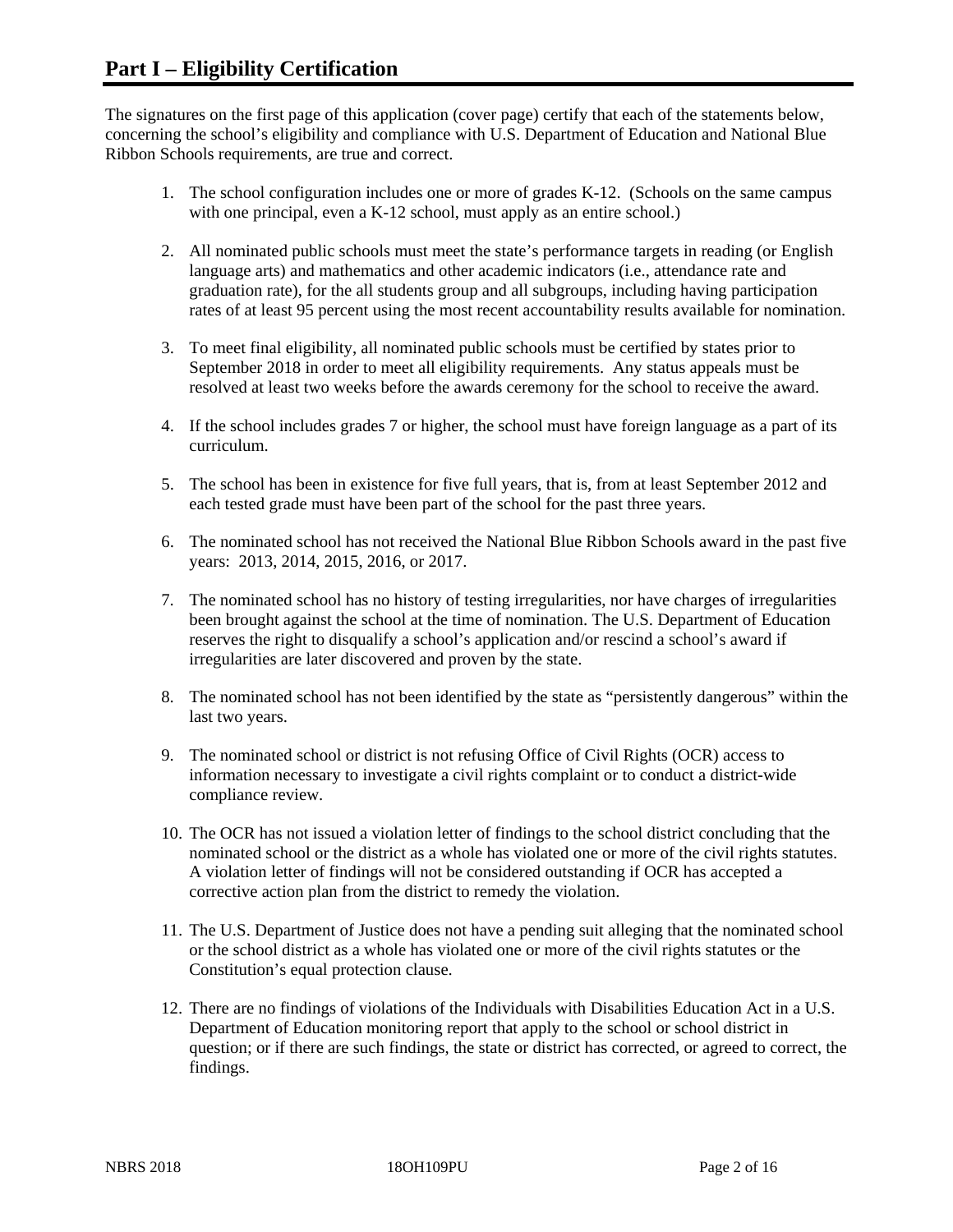#### **Data should be provided for the most recent school year (2017-2018) unless otherwise stated.**

#### **DISTRICT**

1. Number of schools in the district  $8$  Elementary schools (includes K-8) (per district designation): 2 Middle/Junior high schools 1 High schools 0 K-12 schools

11 TOTAL

**SCHOOL** (To be completed by all schools)

2. Category that best describes the area where the school is located:

[] Urban or large central city [X] Suburban [] Rural or small city/town

3. Number of students as of October 1, 2017 enrolled at each grade level or its equivalent in applying school:

| Grade                           | # of         | # of Females | <b>Grade Total</b> |
|---------------------------------|--------------|--------------|--------------------|
|                                 | <b>Males</b> |              |                    |
| <b>PreK</b>                     | 75           | 53           | 128                |
| $\mathbf K$                     | 38           | 34           | 72                 |
| $\mathbf{1}$                    | 49           | 45           | 94                 |
| 2                               | 32           | 42           | 74                 |
| 3                               | 50           | 40           | 90                 |
| $\overline{\mathbf{4}}$         | 43           | 40           | 83                 |
| 5                               | 29           | 44           | 73                 |
| 6                               | 0            | $\theta$     | 0                  |
| 7                               | 0            | $\theta$     | 0                  |
| 8                               | 0            | $\theta$     | 0                  |
| 9                               | 0            | $\theta$     | 0                  |
| 10                              | 0            | 0            | 0                  |
| 11                              | 0            | 0            | 0                  |
| 12 or higher                    | 0            | $\Omega$     | 0                  |
| <b>Total</b><br><b>Students</b> | 316          | 298          | 614                |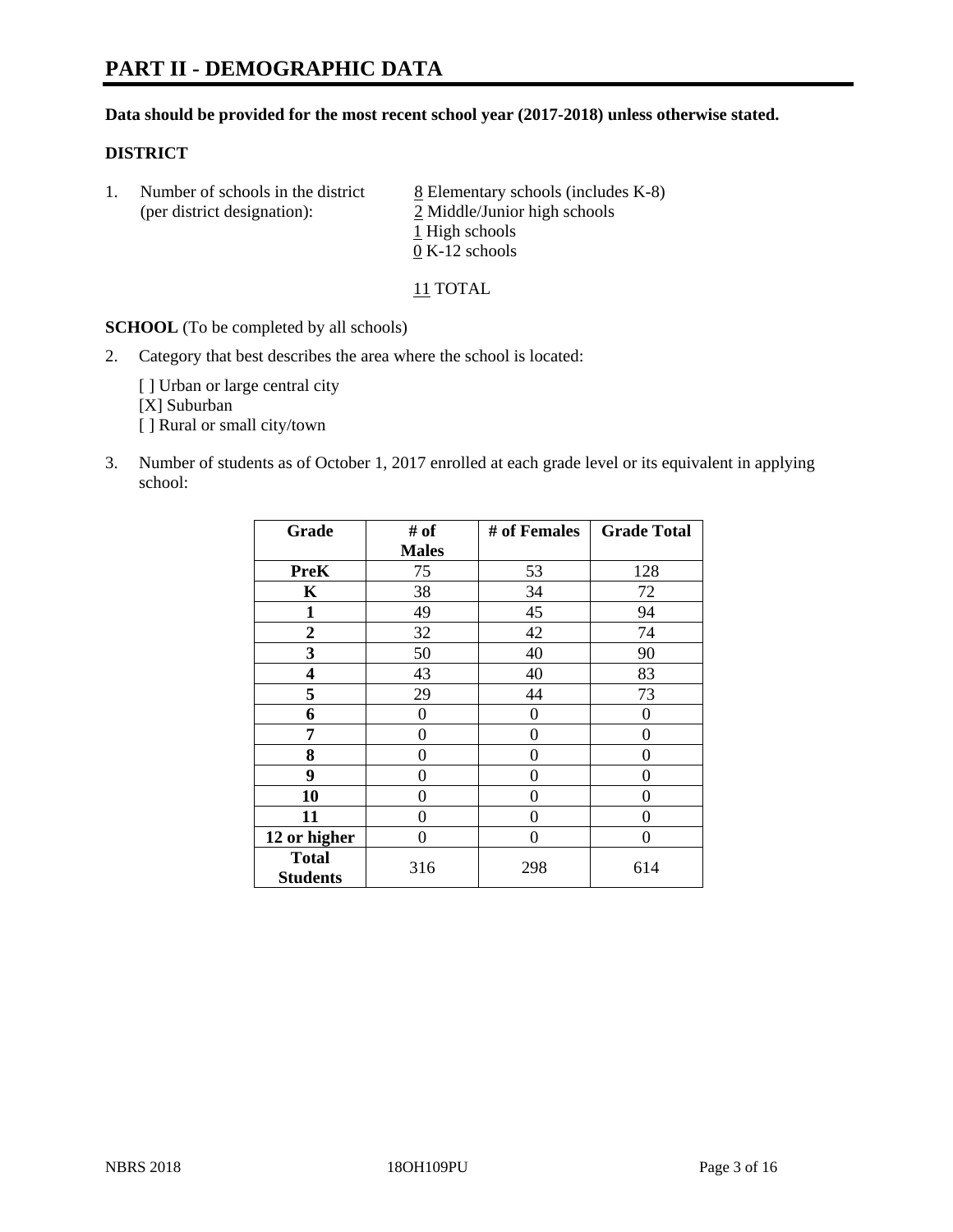4. Racial/ethnic composition of  $\qquad 0\%$  American Indian or Alaska Native the school: 2 % Asian

 % Black or African American % Hispanic or Latino % Native Hawaiian or Other Pacific Islander 87 % White % Two or more races **100 % Total**

(Only these seven standard categories should be used to report the racial/ethnic composition of your school. The Final Guidance on Maintaining, Collecting, and Reporting Racial and Ethnic Data to the U.S. Department of Education published in the October 19, 2007 *Federal Register* provides definitions for each of the seven categories.)

5. Student turnover, or mobility rate, during the 2016 – 2017 school year: 7%

If the mobility rate is above 15%, please explain.

This rate should be calculated using the grid below. The answer to (6) is the mobility rate.

| <b>Steps For Determining Mobility Rate</b>         | Answer |
|----------------------------------------------------|--------|
| (1) Number of students who transferred to          |        |
| the school after October 1, 2016 until the         | 18     |
| end of the 2016-2017 school year                   |        |
| (2) Number of students who transferred             |        |
| <i>from</i> the school after October 1, 2016 until | 25     |
| the end of the 2016-2017 school year               |        |
| (3) Total of all transferred students [sum of      | 43     |
| rows $(1)$ and $(2)$ ]                             |        |
| (4) Total number of students in the school as      |        |
| of October 1, 2016                                 | 608    |
| (5) Total transferred students in row (3)          | 0.07   |
| divided by total students in row (4)               |        |
| $(6)$ Amount in row $(5)$ multiplied by 100        |        |

6. English Language Learners (ELL) in the school:  $1\%$ 

5 Total number ELL

Specify each non-English language represented in the school (separate languages by commas): Albanian, Spanish, Arabic, Tibetan, Pashtu

7. Students eligible for free/reduced-priced meals: 32 % Total number students who qualify: 194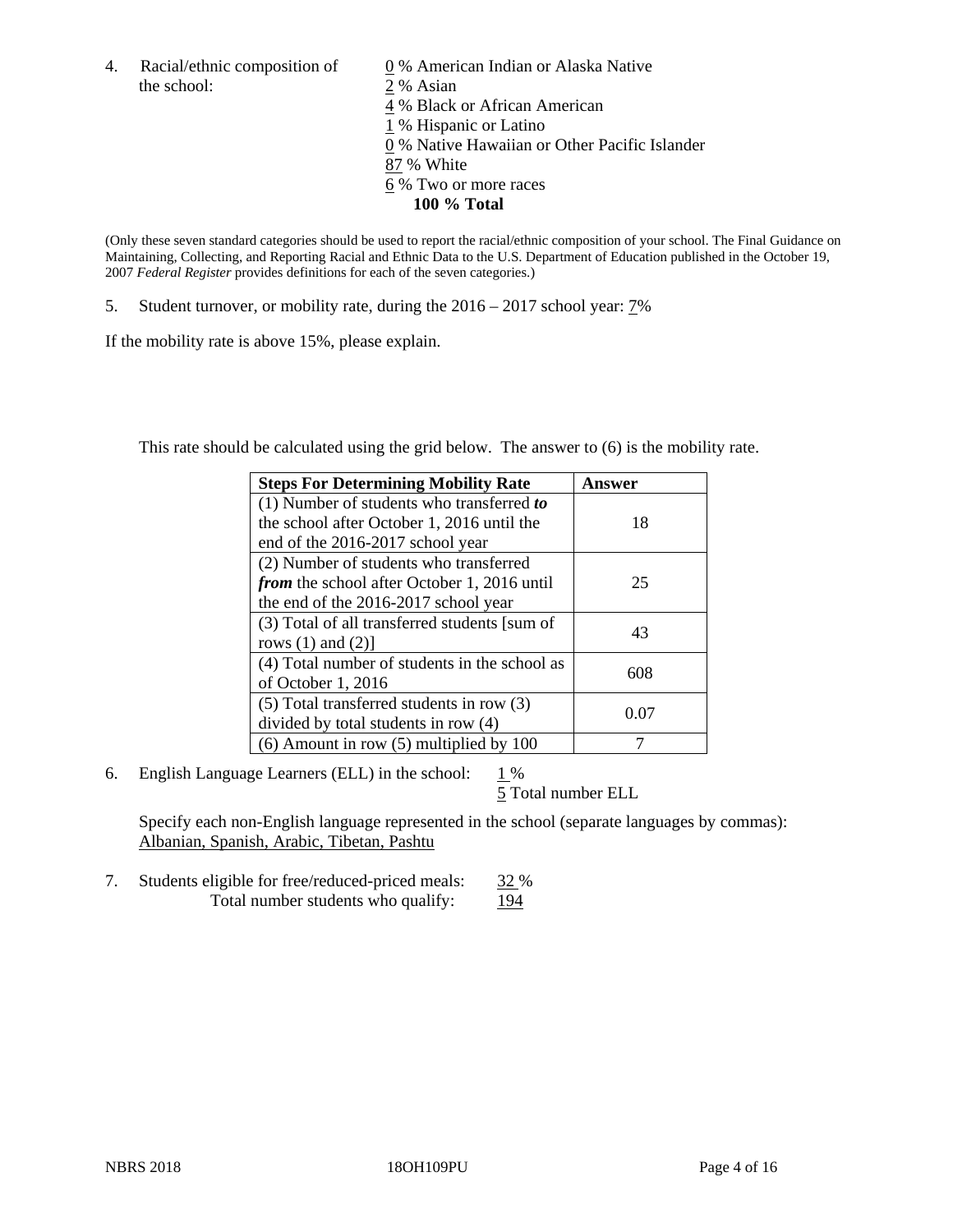120 Total number of students served

Indicate below the number of students with disabilities according to conditions designated in the Individuals with Disabilities Education Act. Do not add additional conditions. It is possible that students may be classified in more than one condition.

| 26 Autism                  | 2 Multiple Disabilities                 |
|----------------------------|-----------------------------------------|
| 0 Deafness                 | 3 Orthopedic Impairment                 |
| 0 Deaf-Blindness           | 13 Other Health Impaired                |
| 17 Developmentally Delayed | 9 Specific Learning Disability          |
| 1 Emotional Disturbance    | 48 Speech or Language Impairment        |
| 1 Hearing Impairment       | 0 Traumatic Brain Injury                |
| 0 Intellectual Disability  | 0 Visual Impairment Including Blindness |

- 9. Number of years the principal has been in her/his position at this school: 18
- 10. Use Full-Time Equivalents (FTEs), rounded to nearest whole numeral, to indicate the number of school staff in each of the categories below:

|                                                                                                                                                                                                                                | <b>Number of Staff</b> |
|--------------------------------------------------------------------------------------------------------------------------------------------------------------------------------------------------------------------------------|------------------------|
| Administrators                                                                                                                                                                                                                 |                        |
| Classroom teachers including those<br>teaching high school specialty<br>subjects, e.g., third grade teacher,<br>history teacher, algebra teacher.                                                                              | 28                     |
| Resource teachers/specialists/coaches<br>e.g., reading specialist, science coach,<br>special education teacher, technology<br>specialist, art teacher, etc.                                                                    | 16                     |
| Paraprofessionals under the<br>supervision of a professional<br>supporting single, group, or classroom<br>students.                                                                                                            | 36                     |
| Student support personnel<br>e.g., guidance counselors, behavior<br>interventionists, mental/physical<br>health service providers,<br>psychologists, family engagement<br>liaisons, career/college attainment<br>coaches, etc. | $\mathfrak{D}$         |

11. Average student-classroom teacher ratio, that is, the number of students in the school divided by the FTE of classroom teachers, e.g.,  $22:1$  22:1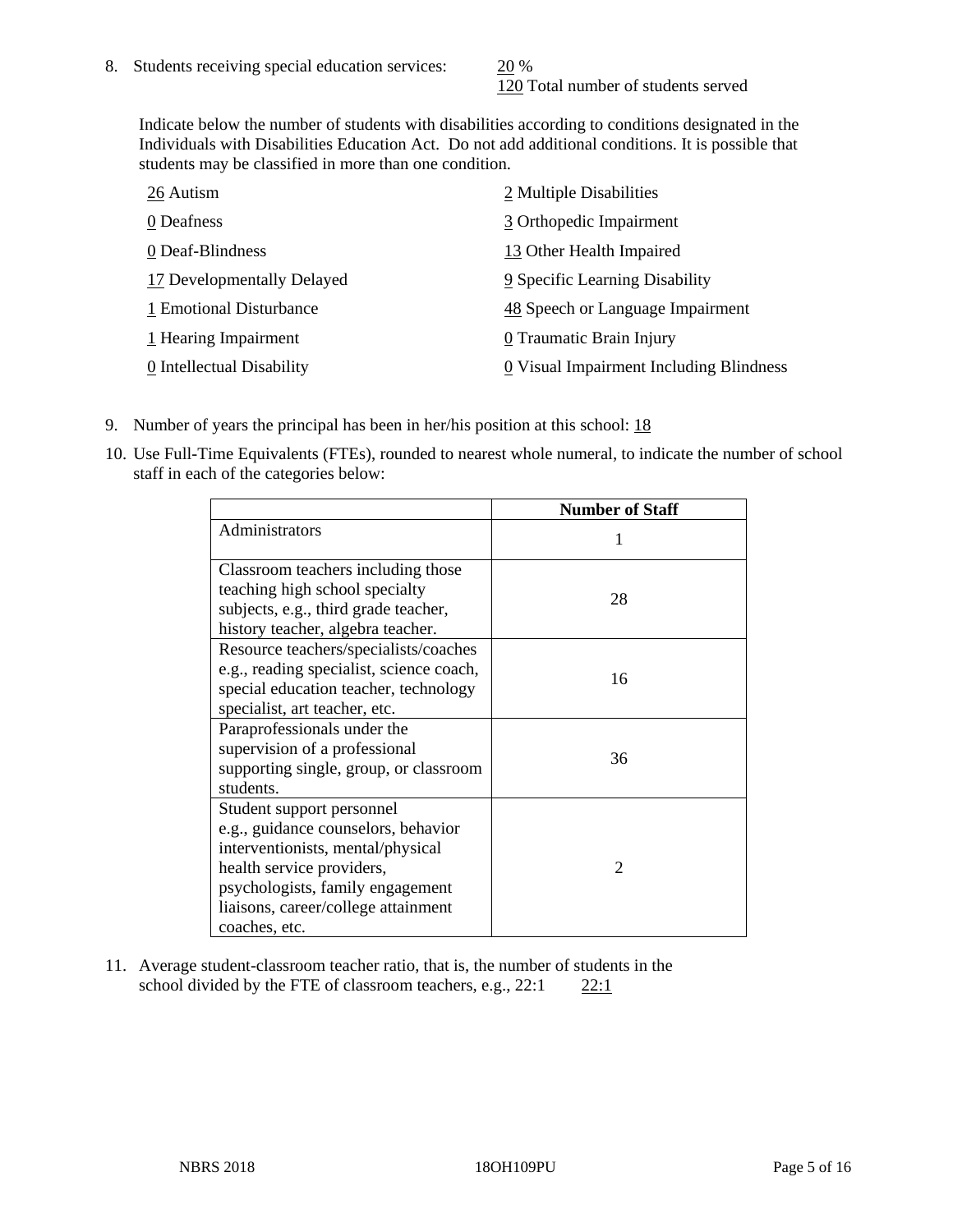12. Show daily student attendance rates. Only high schools need to supply yearly graduation rates.

| <b>Required Information</b> | 2016-2017 | 2015-2016 | 2014-2015 | 2013-2014 | 2012-2013 |
|-----------------------------|-----------|-----------|-----------|-----------|-----------|
| Daily student attendance    | 96%       | 97%       | 96%       | 96%       | 94%       |
| High school graduation rate | 0%        | 0%        | 0%        | 0%        | 0%        |

#### 13. **For high schools only, that is, schools ending in grade 12 or higher.**

Show percentages to indicate the post-secondary status of students who graduated in Spring 2017.

| <b>Post-Secondary Status</b>                  |    |
|-----------------------------------------------|----|
| Graduating class size                         |    |
| Enrolled in a 4-year college or university    | 7% |
| Enrolled in a community college               | 0% |
| Enrolled in career/technical training program | 0% |
| Found employment                              | 0% |
| Joined the military or other public service   | 0% |
| Other                                         |    |

14. Indicate whether your school has previously received a National Blue Ribbon Schools award. Yes No X

If yes, select the year in which your school received the award.

15. In a couple of sentences, provide the school's mission or vision statement.

In partnership with families and the community, empower each student to achieve his or her fullest potential in a challenging, engaging, and encouraging learning environment.

16. **For public schools only**, if the school is a magnet, charter, or choice school, explain how students are chosen to attend.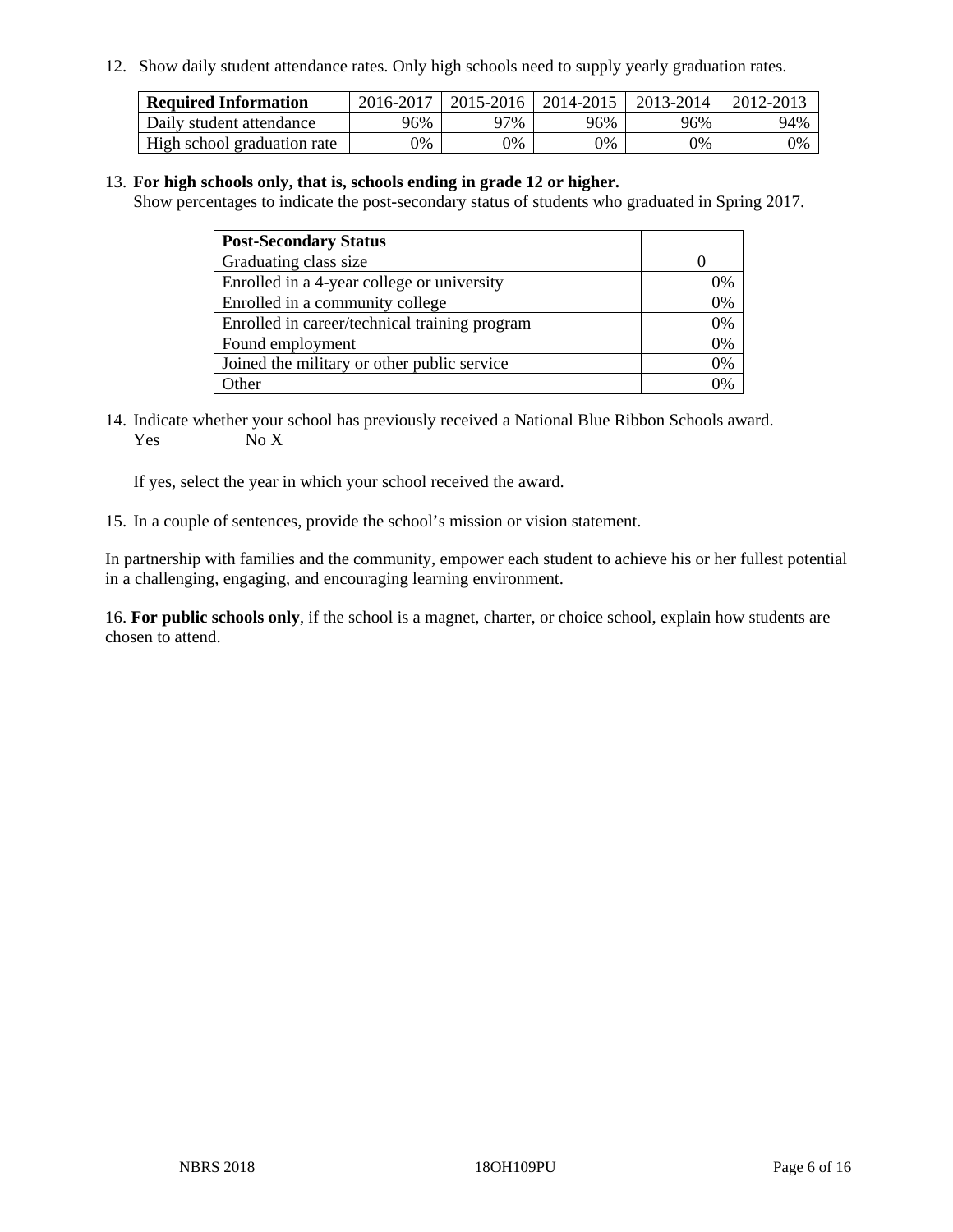# **PART III – SUMMARY**

The rich history and traditions of Kettering, Ohio, have been cultivated by one of our most distinguished past citizens, inventor Charles F. Kettering. Like its namesake, Kettering City School District is focused on instilling in our students the values of innovation, creativity, perseverance, and community involvement. The mission of Indian Riffle Elementary School, in partnership with families and the community, is to empower each student to achieve his or her fullest potential in a challenging, engaging, and encouraging learning environment.

Indian Riffle Elementary, located in Montgomery County, was originally a junior high school built in 1962 and transitioned to an elementary school in 1983. We are the second largest of eight elementary schools in the district. As a suburban district nestled between Dayton and Cincinnati, Indian Riffle is a Title I school that serves more than 600 students encompassing integrated preschool through grade five. A unique feature of our school is that it hosts the district's all-inclusive program serving students with autism. Our population includes children living in a variety of family arrangement and living situations. We have students from single-parent households and grandparent guardianship. We have students who are homeless, economically disadvantaged, and English learners. The diversity of our student body fosters a sense of tolerance and acceptance among all of our students.

Kettering City School District is well-known for its distinguished school system and was named a "Top 100" school district by Money magazine in 1995. Indian Riffle Elementary has been rated Excellent by the Ohio Department of Education, met all eight indicators, and received letter grades of "A" in both Gap Closing and Overall Progress on the state report card. In the last five years, Indian Riffle Elementary has also been awarded School of Promise, School of Progress, and Step Up To Quality 5-Star Preschool Rating. These examples of excellence foster academic achievement and social competence to support the whole child from preschool through grade five.

All staff is dedicated to encouraging students to reach their full potential. We work together as a team, appreciate and build on each other's strengths, and share ideas to help our students grow and develop 21st-Century Skills such as leadership, teamwork, critical thinking, and problem-solving. Our instructional teams collaborate to make data-driven decisions and provide intensive interventions for all students. These interventions are implemented not only during our daily intervention hour but also during our after-school Extended Day program where students receive remediation, enrichment, or extra academic support.

The staff at Indian Riffle Elementary has the belief that we should model the importance of being a valuable, caring member of the community. We cultivate a philanthropic philosophy in our students by supporting a variety of charitable causes. Some of our staff-led activities have included St. Jude Children's Hospital Math-A-Thon, American Heart Association Jump Rope for Heart, Juvenile Diabetes Walk, community food drives, and One For Books to supply books for hurricane-damaged schools.

Former students keep the Firebird spirit by returning to Kettering to raise their families here due to the traditions of our school. We are proud to host generations of families for ice cream socials, book fairs, picnics on the lawn, Family Fun Festivals, STEAM nights, musical programs, Veterans' Day Recognitions, and parent education programs. Families can take advantage of affordable before and after school childcare services in the building.

Our students benefit from staff-led after-school activities including Juggling, Art, and Computer Clubs, Intramurals, Courtyard Creations, Student Council, student-written School Newspaper, Jazzercise, STEM, and Firebird Chorus. Indian Riffle Elementary also hosts community groups after school hours, such as adult and youth basketball, both Boy/Girl Scouts, Indian Guides/Princesses, and summer camps.

The strong connection between the city of Kettering and the Kettering City Schools can be seen through student participation in events and programs like Holiday at Home, Spirit Chain, Youth Leadership Academy, and Partners for Healthy Youth. Students also develop leadership skills by working together to support those who need our help. Students participate in various fundraising activities. Each year our peer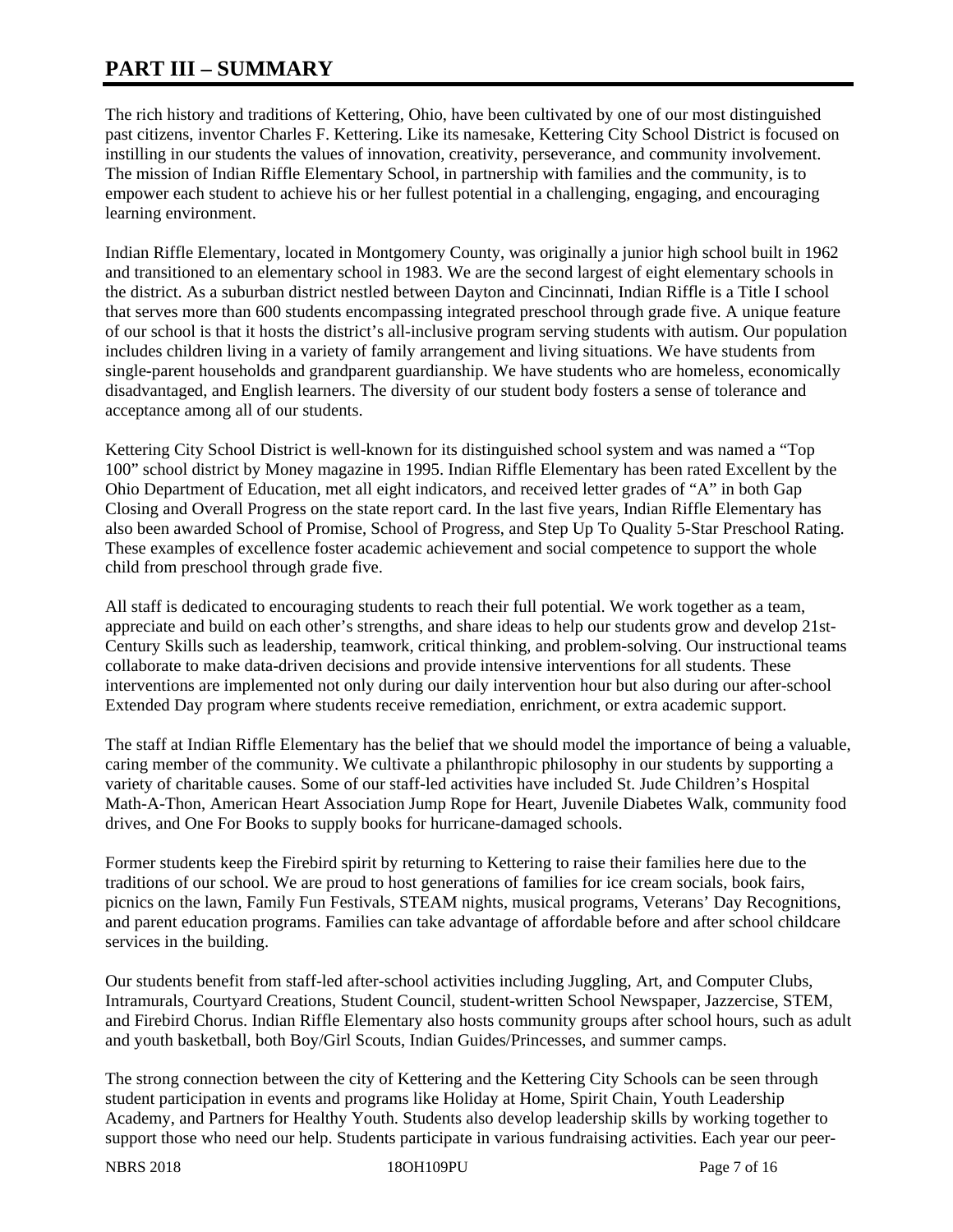elected Student Council sponsors a fundraiser that benefits our community. Over the years these student-led efforts have included collecting donations for SICSA Pet Adoption Center, Autism Awareness, St. Vincent de Paul Gateway Shelter for Women and Families, and South Community Caring Hands Pantry. Student Council members also donate their time to assist with school-wide events as well as manage our school supply store. These efforts teach our students the value of giving and the importance of being involved in their community.

We are proud to represent a community that is focused on excellence in education and an outstanding quality of life for all who live in Kettering. In the words of Charles F. Kettering, "High achievement always takes place in the framework of high expectation." We are responsible. We are respectful. We are Firebirds. We are Indian Riffle Elementary.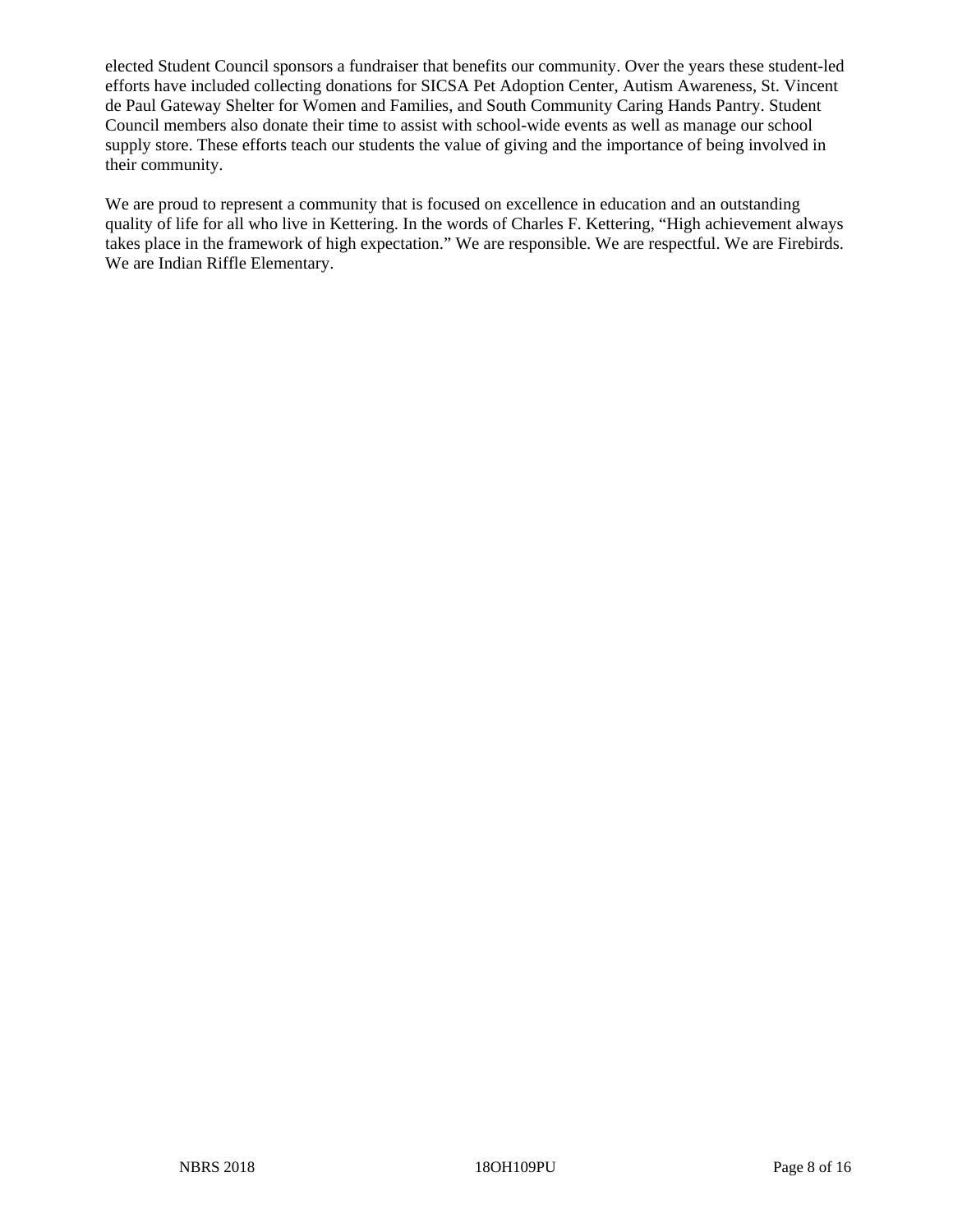# **1. Core Curriculum:**

Indian Riffle Elementary is dedicated to helping our students achieve academic excellence. Educators lay the foundation for the success of all students by aligning curriculum with the Common Core, Ohio Learning Standards, and research-based practices. When teaching specific standards, we begin by using kid-friendly language to communicate our objectives. We use a variety of assessments throughout the year to drive instruction, differentiate, reflect and extend our students' knowledge. Daily intervention hour provides Tier 1, 2, and 3 interventions so all students can become independent learners.

All students (K-5) have daily explicit lessons in phonemic awareness, phonics, fluency, high-frequency words, vocabulary, spelling, comprehension, speaking/listening, and writing. One key element for building foundational skills in reading and writing for younger students is the use of the FUNdations Phonics Program in preschool through third grade. This program is a research-based, multimodal approach to teaching phonics and phonemic awareness. This systematic, explicit instruction gives strategies for building the groundwork for lifelong readers and writers. Our balanced literacy approach begins by exposing students to a concept through whole group instruction. Using scaffolding, teachers then transition into flexible, guided reading groups. In order to achieve grade level comprehension, we select both fiction and nonfiction texts to build background knowledge and increase vocabulary. The goal is to have students independently reading and responding to grade level texts. When teaching the Common Core we use a variety of resources. These include leveled books, mentor texts, current event periodicals, and multimodal texts. Writing is embedded across the curriculum. With this balanced literacy approach, students become proficient in English/Language Arts.

Our mathematical approach creates lifelong problem solvers. Students are provided with concrete, pictorial, and abstract (CPA) opportunities in a rigorous curriculum. At its foundation is an emphasis on number sense to create readiness for computational fluency and automaticity. Students are provided the opportunity to apply that fluency to more advanced mathematical concepts. We use explicit instruction along with kinesthetic opportunities to give students tangible experiences to bring the concept to life. Formative assessments drive instruction to the next stage of the CPA approach. In this stage, we strive to help students make a mental connection between concrete and abstract. Building successful math learners require reasoning and verbalizing along with reflection. This develops their growth mindset and metacognition. Another key component to success is continuous exposure to previously learned concepts to strengthen understanding and lead to mastery. Students are given the opportunity to apply knowledge and use their critical thinking skills in everyday math applications. Our students are successfully achieving standard based objectives in our mathematics curriculum.

An integral part of our science curriculum is providing our students with hands-on, real-life opportunities. We are fortunate to provide a science lab for inquiry-based learning and field trips within our community to enhance our students' understanding. Fifth graders participate in a STEM camp through Wright Patterson Air Force Base. The concepts of life, earth, and physical sciences are brought to life through the district's land lab. We also provide a science fair night for students to showcase their scientific method based projects. In addition, we host a family STEAM night which focuses on science, technology, engineering, art, and mathematical experiences. Teachers provide technology opportunities through the use of online simulations (Gizmos) and educational video conferencing (Polycom) that align with grade level objectives. Much of the science curriculum is also integrated into the English/Language Arts standards.

Our social studies curriculum allows students to engage in civic learning opportunities. Students are involved in Kids Voting and student council elections which expose them to the democratic process. Students are involved in their community by hosting a Veteran's Day program, food drives, and book fairs. Community members come into classrooms to educate students about different careers such as public service workers, city engineers, meteorologists, business owners, and other community workers. Our school counselor visits each classroom on a bi-monthly basis to teach students about respect, responsibility, and appreciation of diversity. We meet our Ohio Learning Standards through publications such as Studies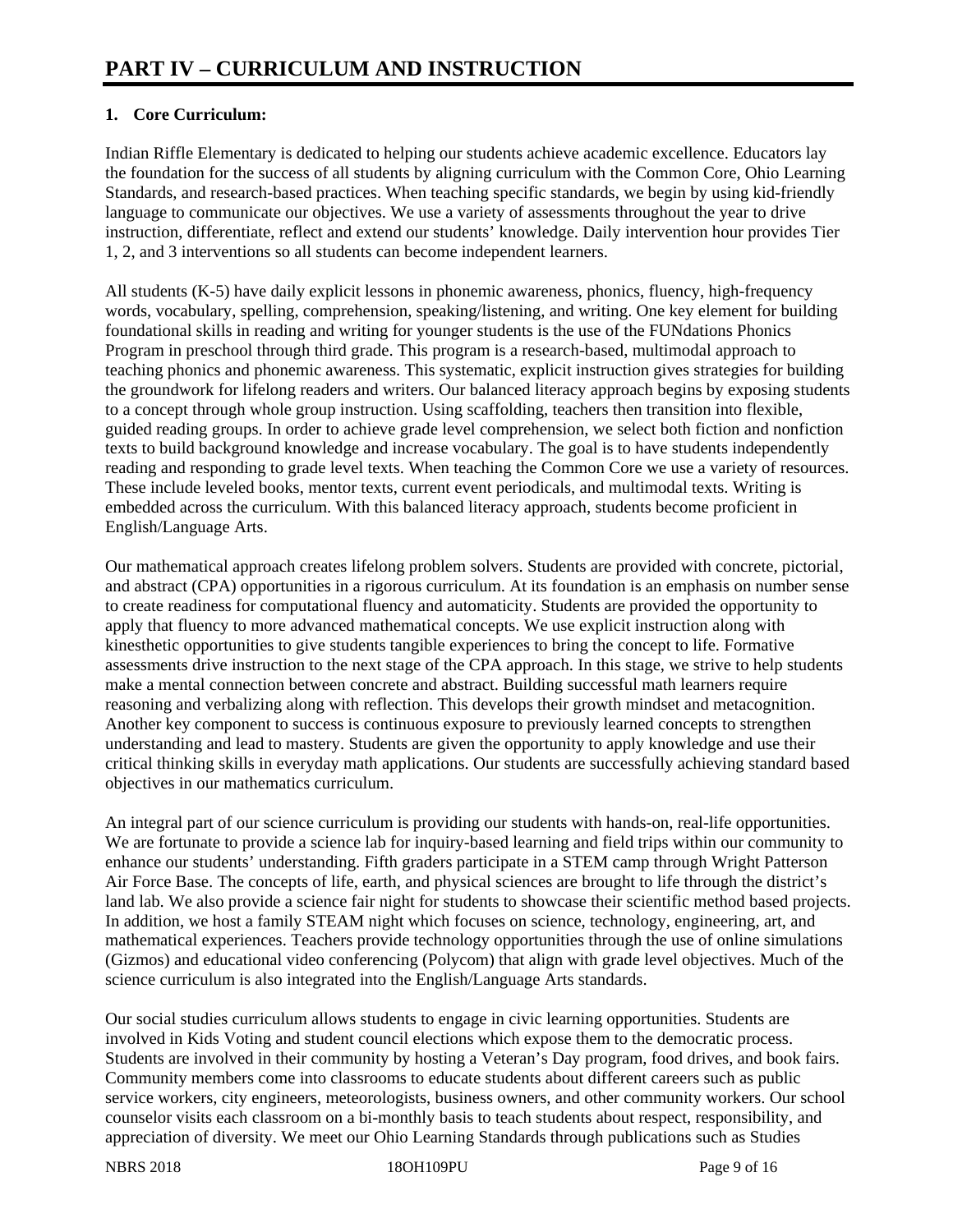Weekly, Time For Kids, and Scholastic News. Field trips such as visiting Dayton's own, Carillon Historical Park, enhance learning standards by giving students real-life experiences. These collective opportunities develop the foundational skills for becoming productive citizens in their community.

Indian Riffle Elementary is home to four integrated, five star rated preschool classrooms. We serve students with disabilities and typically developing peer mentors. Our preschool staff promotes growth, independence, self-esteem, and dignity. We believe that children are natural learners who benefit from an enriched, structured and nurturing environment. We model this by using the concepts of discovery and creativity while encouraging cooperation and socialization.

Our Early Learning and Developmental Standards align with The Creative Curriculum which encompasses social-emotional, cognitive, language/literacy, adaptive behavior, and motor skills. We use these standards to provide hands-on opportunities to create lifelong learners as they transition into Kindergarten.

## **2. Other Curriculum Areas:**

Indian Riffle Elementary special area classes support the whole student by creating an inclusive learning environment. Students are offered music, art, physical education, and media center weekly. Kindergarten receives 30 minutes per week of music, physical education, and media center. Grades 1-5 receive 60 minutes per week of music, art, physical education, and 30 minutes in the media center. Preschool integrates music, art, physical education, and technology daily into each class. Adaptive physical education and music are offered for students with special needs. Technology is incorporated into each classroom, supporting the core curriculum. Each student has access to a variety of technology throughout the school day and during extracurricular activities.

The music program encompasses musical concepts, state curriculum standards, as well as focusing on various genres of music, performance etiquette, and exploration of instruments. The students learn how to dictate and perform basic music theory. Students are taught to sing by using the music education method known as Solfege and aural skills. At Indian Riffle Elementary, students in grades 3-5 have the opportunity to participate in a voluntary, extracurricular choir that meets once per week. This performance choir consisting of approximately 100 students has four or more appearances in the community per school year. Several times per year, our general music classes perform for our school and families. One of our most anticipated musical events is the annual Veteran's Day program during which we acknowledge our community veterans.

The main goal of physical education at Indian Riffle Elementary is to provide a safe, enjoyable way for students to recognize the life-long importance of physical activity. Physical education classes provide students with a multitude of life skills along with the integration of core-curriculum. Physical education activities align with the national and state standards and include sports skills, socialization skills, and fitness components. To expose our fourth-grade students to an organized sport, they attend a Division I basketball game where students are provided with an interactive experience incorporating grade level math problems throughout the game. Our physical education program strives to create a love for fitness, cooperation, and social experience.

The Visual Arts program is designed to follow the state and national visual arts standards, allowing students to build on their art knowledge each year while growing creatively. Art lessons include opportunities for students to explore various artists, cultures, art forms, and styles focusing not only on producing art but also on art history, aesthetics, and self-reflection. Art lessons support core curriculum by incorporating and reinforcing math, science, and social studies concepts along with the elements of art and principles of design. Recognition of students' artistic achievement is important to our school's environment and is supported by our annual school and district art exhibitions as well as our student art gallery, prominently featured in our main lobby.

Indian Riffle Elementary is technology-driven. Within every classroom, technology is incorporated on a daily basis. Preschool students have access to multiple student desktop computers. The students use them for academic games, hand-eye coordination, fine motor skills, and basic math and reading concepts.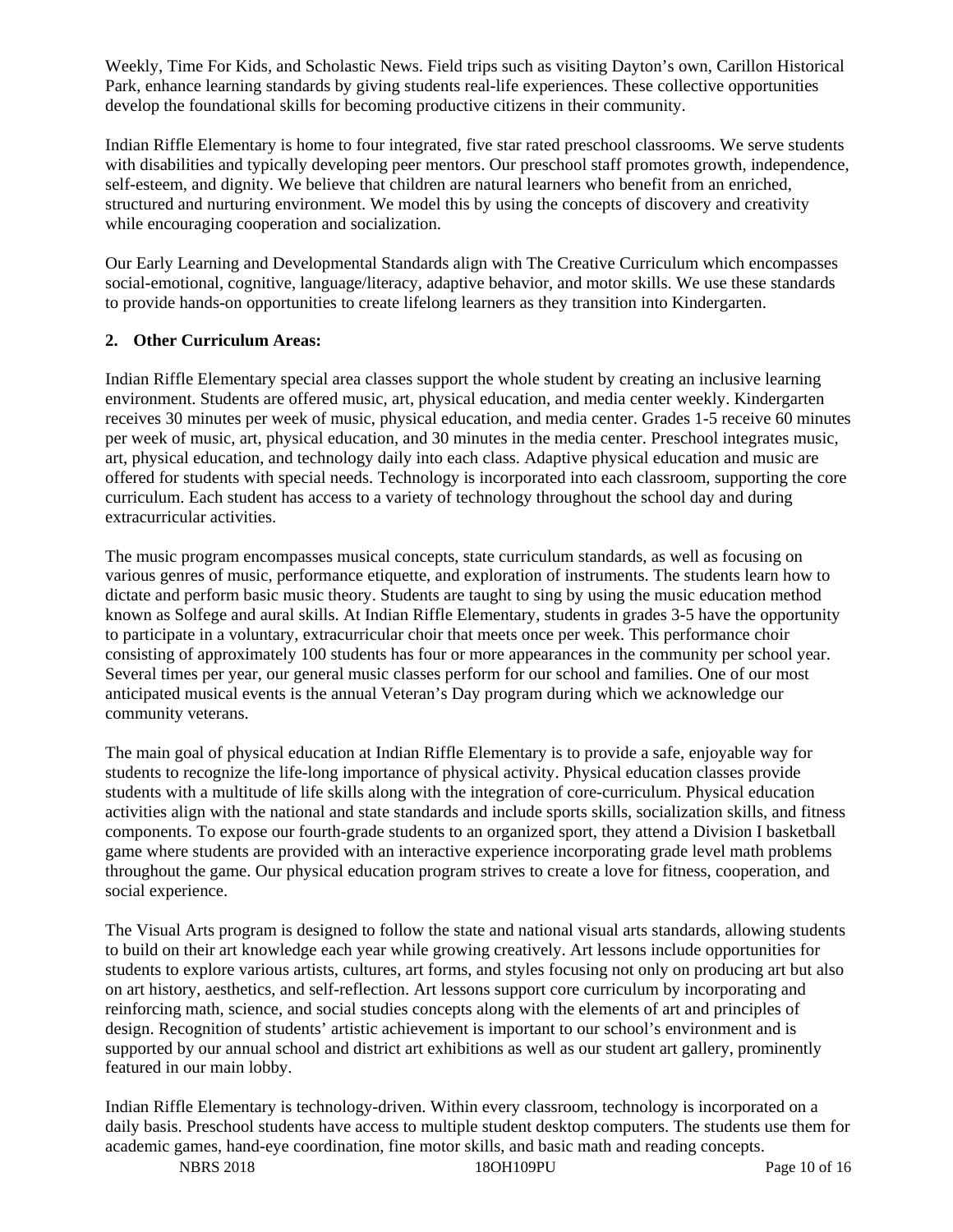Kindergarten and first-grade students use Asus tablets while second through fifth grade students are issued Chromebooks at a one-to-one student/device ratio. These tablets and laptops are used to enhance all core subjects using programs like Digital ReadWorks, Edcite, Front Row, Flocabulary, Mobymax, Learning A to Z, and ST Math. Technology is also being utilized for state testing and academic skills screening. Each classroom is equipped with an interactive board, and all teachers have access to multiple Polycoms for small group and whole-class instruction. Our media center provides a diverse learning environment with technology and an extensive library collection to enhance literacy.

While each class functions as a separate entity, we strive to provide our students with diverse crosscurricular experiences. This is accomplished through planning activities with an emphasis on history, cultural diversity, and current events. Specifically, during the 2016-2017 school year, our third-grade students participated in a living murals production. This project included art and music history, movement, and theatre skills. Most recently, the students participated in a Winter Olympic-themed co-curricular activity in grades K-5. Our special areas staff each bring his or her own expertise as they collaborate to enrich each student's experience.

## **3. Instructional Methods, Interventions, and Assessments:**

High expectations begin in the classroom for all students. Indian Riffle Elementary continues to display academic success through meeting the diverse and individual needs of students. A variety of assessments, instructional approaches, methods, and interventions are used to achieve instructional goals. In the core curriculum, teachers begin with direct, explicit, large group instruction on specific concepts in all content areas. Based on observations and formative assessments students are put into flexible groups to practice concepts. Concepts are reassessed to determine movement to an independent level of practice or for additional one-on-one practice with the teacher. A summative assessment is administered followed by reteaching or extension opportunities.

Teachers are trained to use a multi-tier approach called Response to Intervention (RtI) to provide highquality instruction and universal screening of all students. A strength at Indian Riffle Elementary is the implementation of a daily one-hour period of intensified instruction for all students in grades one through five. Our half-day kindergarten program includes a 30-minute intervention period with an opportunity to participate in an extended day program called Kids Club. By utilizing this blocked schedule approach, students are never pulled from the classroom during core-curriculum instruction. This instructional period allows us to meet the needs of our students with efficacy and fidelity.

Assessments and data drive instruction at Indian Riffle Elementary. Three times a year we administer AIMSweb, a universal screener, to students in kindergarten through fifth grade as well as district-provided assessments such as iReady for reading and Tenmarks for math. Teachers also use the Diagnostic Reading Assessment (DRA), Fry High-Frequency word list, and teacher-created curriculum-based assessments. Documentation of each student's progress is discussed to determine the effectiveness of targeted skills in intervention through our bi-monthly collaborative grade level data meetings. These meetings include grade level teachers, intervention specialists, principal, and title one support staff.

Within the RtI model, in addition to our core curriculum, Tier I provides differentiated instruction matched to student needs. Using intensified instruction, teachers target students who are performing above and below the benchmark. Classroom intervention and enrichment may include guided reading or math, small group instruction, leveled technology, inquiry, and project-based learning. Based on progress monitoring and assessment, data teams may determine that a student needs more intensive interventions, which moves the student into Tier II.

Tier II provides small group instruction (1:5 ratio) thirty minutes daily, five days per week, through research-based programs. These interventions may include FUNdations Double Dose, ReadLive, Digital ReadWorks, Foundations, Paths to Achieving Literacy Success (PALS), Six-Minute Solution, Learning A to Z, and Speech and Language interventions. The purpose of Tier II is to close achievement gaps and the intensity of instruction matches the student's need. When continued progress monitoring identifies the need for individualized and more intensive intervention, the data team may determine Tier III is appropriate for a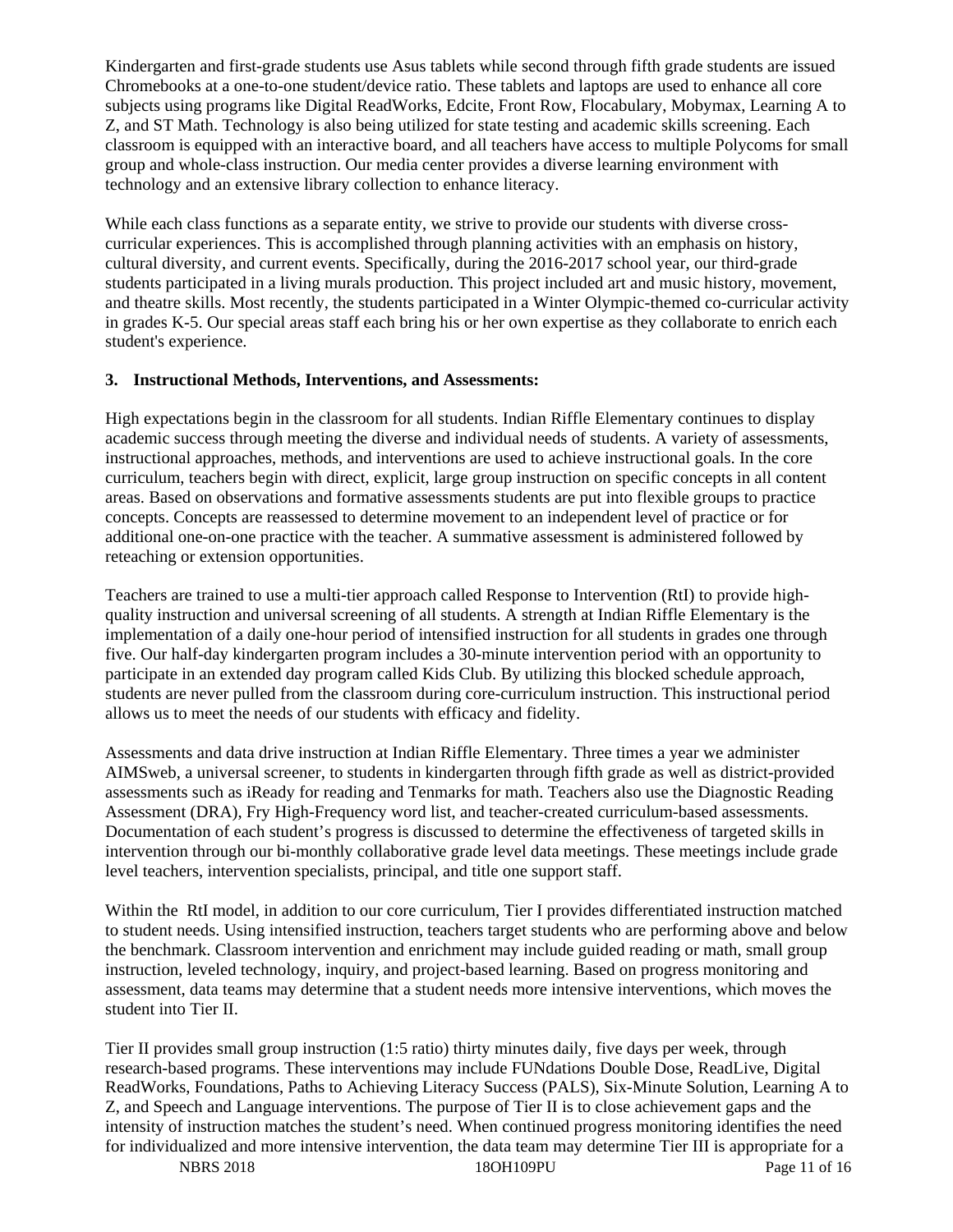#### student.

Tier III provides small group instruction (1:3 ratio) one-hour daily, five days per week, through the researchbased programs mentioned above during our scheduled intervention period. This extended amount of time continues to provide specialized targeted instruction, supporting a student in achieving their academic goals. Students who do not make sufficient academic progress through the RTI model may be referred for further evaluation to determine the need for further interventions.

Students who are identified as gifted in fourth and fifth grades have the opportunity to participate in a full day program called Kettering Advanced Research and Enrichment (KARE) one day per week. In this program, students work on extending thinking skills that include fluency, flexibility, elaboration, and originality while applying them to research projects. Third through fifth grade students who are identified gifted in Math or Reading, meet with the gifted teacher once per week during the intervention period to enrich their core curriculum. Third-grade teachers apply their professional development in the area of gifted education to differentiate within the classroom in order to meet the needs of the gifted students. This professional development will extend to fourth and fifth grade teachers in the coming years.

Through our intervention period, we address specific needs to ensure at least a year's worth of growth for each student. The implementation of these expectations at Indian Riffle Elementary consistently maintains students' high levels of achievement.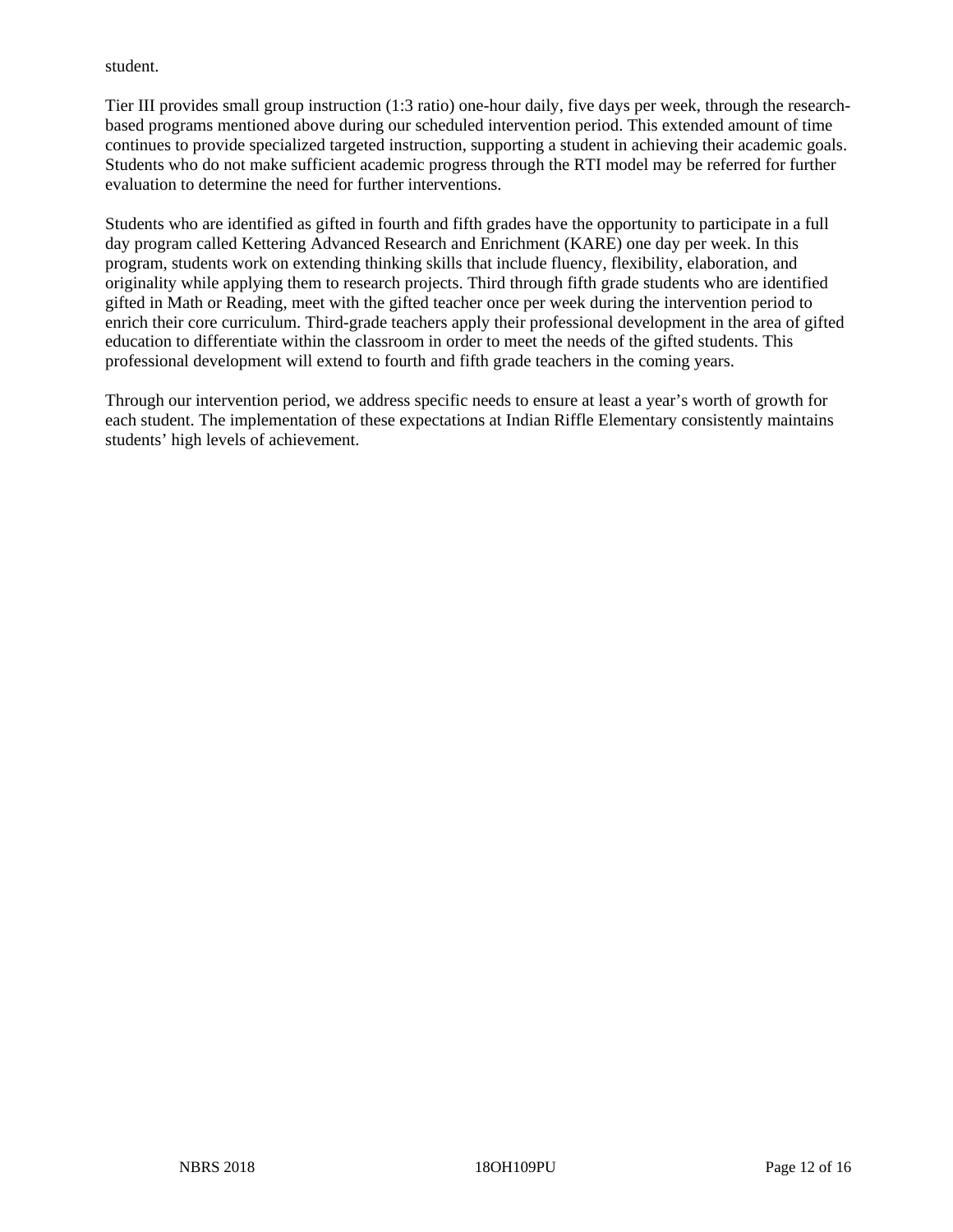## **1. School Climate/Culture:**

Indian Riffle Elementary lives by the proverb, "it takes a village." Staff and students advocate for a positive culture that meets the needs of our school-wide community. As a culture, we take pride in recognizing all types of successes, which may include a No Tardy Party for being on time to school, a student being praised for showing acts of kindness and printing academic achievements in the community newsletter. Each morning students are warmly welcomed from their arrival in the parking lot to the moment they are personally greeted by their teacher. The principal leads morning announcements over a live video feed to engage students by acknowledging student accomplishments, class achievements, and to reinforce our three character traits--be responsible, be safe, and be respectful. The big idea that encompasses this approach is our Positive Behavioral Interventions and Supports (PBIS) initiative. Through this effort, students are motivated to earn firebird bucks for demonstrating positive behaviors which are acknowledged during quarterly school-wide celebrations. This motivation translates into a positive learning environment which enhances the opportunity for academic achievement and fosters social and emotional growth. This growth is evident as shown in a survey given to students in grades three through five in 2017. Ninety-seven percent of students indicated that they felt, "my school wants me to do well." In the same survey, ninety-five percent of the students indicated, "there is an adult in my school who will help me if I need it."

Our school environment is one where all teachers and staff feel valued. There is no division between teachers and all other staff: we share common goals and values in support of our students. Every job is important in creating a responsible, respectful, and safe environment. Our principal creates a climate where staff feels valued for their individual strengths and ideas. By having an open-door policy, she encourages communication where staff feels comfortable expressing their ideas and concerns. At staff meetings, individuals recognize others through personalized compliments. Hearing such uplifting attributes about coworkers builds strong relationships and connects us to each other. To further build these relationships, organized outings allow staff to bond through activities such as holiday events, seasonal crafting, and teambuilding. Bonding together inside and outside of school creates a positive rapport among staff which enhances collaboration during the school day. The climate in our "village" is one where students and staff work hard, collaborate to overcome difficulties, and celebrate our successes.

#### **2. Engaging Families and Community:**

Collaborative learning is the basis for successful families, communities, and schools. We believe that Indian Riffle Elementary is the bridge that brings families and the community together. Embracing the fact that parents are the first educators, we strive to involve them in every aspect of the school environment. Continuous communication is vital to a healthy partnership between the school and our families. In order to reach all families, we use a variety of communication methods, such as an automated telephone communication system, classroom and administrative newsletters, school website, and online grade book. These tools empower all members of the school community to support student learning and promote school involvement.

A highly attended program to involve students and parents is our annual Family STEAM and Literacy Night. Families engage in hands-on science, technology, engineering, art, literacy and math activities. For example, this year the adults and children learned to operate a flight simulator on computers. This event provides strategic resources and extension activities to initiate further learning opportunities and target specific learning outcomes. In addition, Children and Parents Plus School = Success (CAPPSS), is a program that provides free, in-home tutoring to students who score low on the kindergarten entrance test. This program teaches parents how to work with their pre-kindergarten student as they observe a teacher tutoring their child.

Indian Riffle Elementary also embraces parent and community involvement through a multitude of events and programs. The Kettering Backpack Program provides non-perishable food items for students in need to supplement their weekend nutrition. Our Parent Teacher Organization (PTO) develops and promotes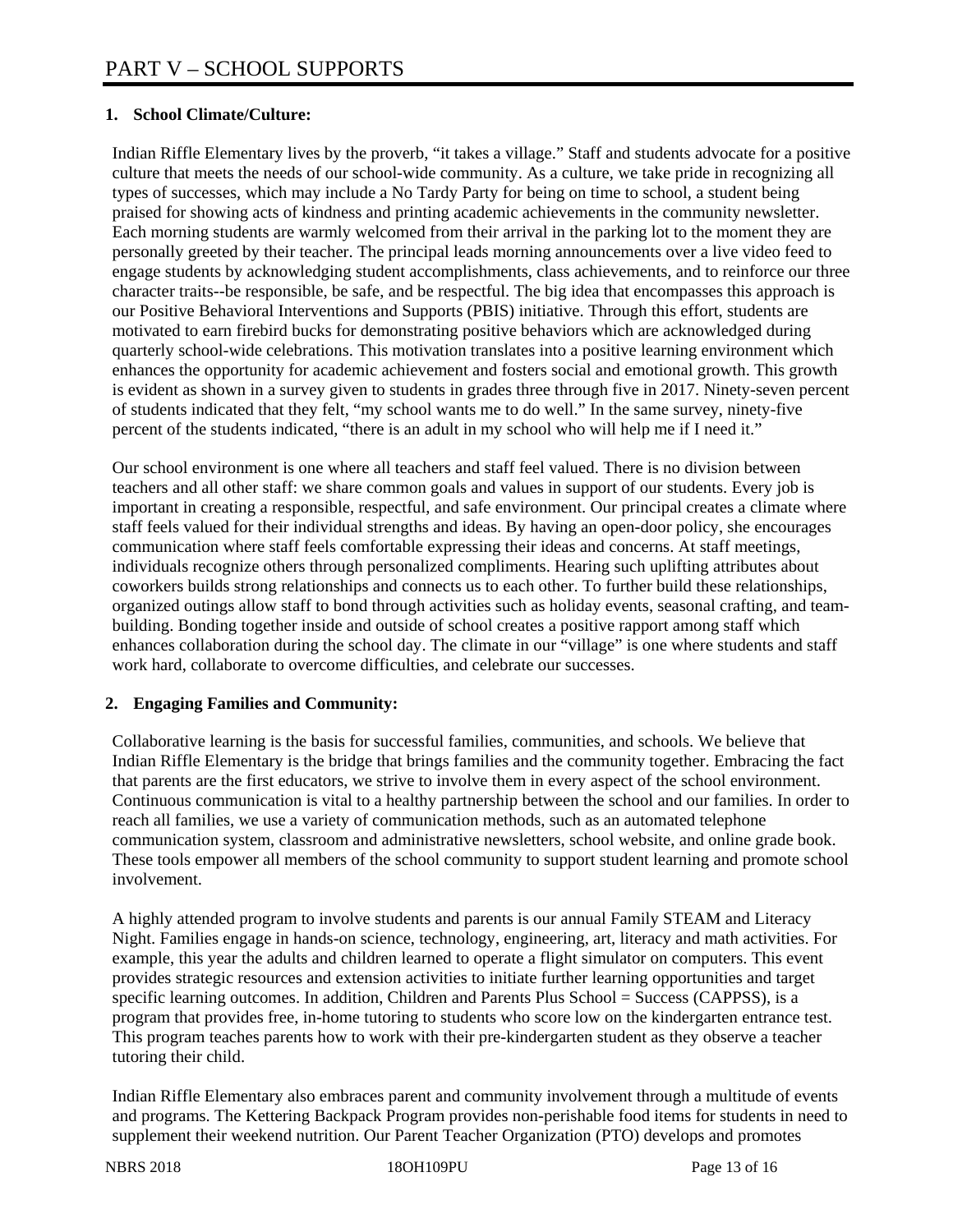fundraising opportunities and organizes our parent volunteer system. Monies from fundraisers are used for school programs, classroom supplies, and the end of the year family picnic. A business partnership with Reynolds and Reynolds provides Ohio Reads-trained volunteers to work with students on literacy skills. Our School Resource Officer (SRO) interacts with students regularly by individually greeting students and leading safety programs.

As part of an educational community outreach, our fifth graders attend the STARBASE, STEM program at Wright-Patterson Air Force Base. This national program targets those who are socio-economically disadvantaged, which is a large percentage of our student population. Kettering Parks and Recreation Department sponsors an environmental land lab nature program that students in grades K-5 visit three times per year for experiential learning, environmental education, and living science. These opportunities in and around Kettering, Ohio, allow students unique enrichment for life-skills and career choices.

# **3. Professional Development:**

It is our belief that as educators improve, students improve. At Indian Riffle Elementary, ongoing professional development from district initiatives is aligned with high expectations to support academic standards, to increase student achievement, and to generate school improvement. Professional development has included a focus on school and district challenges, such as developing positive behavioral strategies, technology, and academic achievement.

Positive Behavioral Interventions and Supports (PBIS) is an ongoing professional development approach designed to teach social and emotional expectations in the same manner as any core curriculum subject. Through participation in the district- and building-level training, the staff is learning strategies to positively impact student behavior. Our school-wide PBIS team has created an action plan matrix, which includes clear expectations in target areas, encouraging students to make better behavioral choices. Implementation of PBIS has resulted in a forty-percent decrease in principal referrals and an increase in student morale and motivation. Our ongoing professional development will lead us to the next step in this multi-tiered process.

Technology is critical in the 21st Century classroom. District and building technology specialists provide initial and follow-up training to staff and students. The district provides an annual conference, Kett-Tech, with sessions on a variety of topics including Google Classroom, Edmodo, and apps and websites that utilize 21st Century skills.

Indian Riffle Elementary realizes teachers are the most important factor in student learning. All new teachers are paired with an experienced mentor teacher in their field to develop best practices, to navigate curriculum, and to assimilate school culture. This relationship establishes confidence early on with our least experienced teachers. We have found the mentoring to be positive in that there is no gap between our most experienced and least experienced teachers when it comes to student achievement.

Specialized professional development has enabled teachers to become leaders in the areas of literacy, math, technology, and curriculum for the purpose of providing training and support at the building level. This training is provided with the expectation that teachers will bring back and share their knowledge with other teachers. For example, for the past two years, the math specialists have taken the standardized test scores and evaluated areas of weakness. Using this data, specialists created a list of resources and strategies for teachers to improve methods of teaching. These current techniques have increased student achievement within the classroom and on standardized testing. On the 2017 Ohio Report Card, our school received an A rating in gap-closing, which measures annual objectives in Reading and Math.

# **4. School Leadership:**

Our leadership philosophy at Indian Riffle Elementary is a shared vision that inspires a positive school culture of staff, students, and community. This philosophy works to enhance the learning experience of all students in a variety of areas such as policies, resources, programs, and relationships which directly link to the success of the whole child.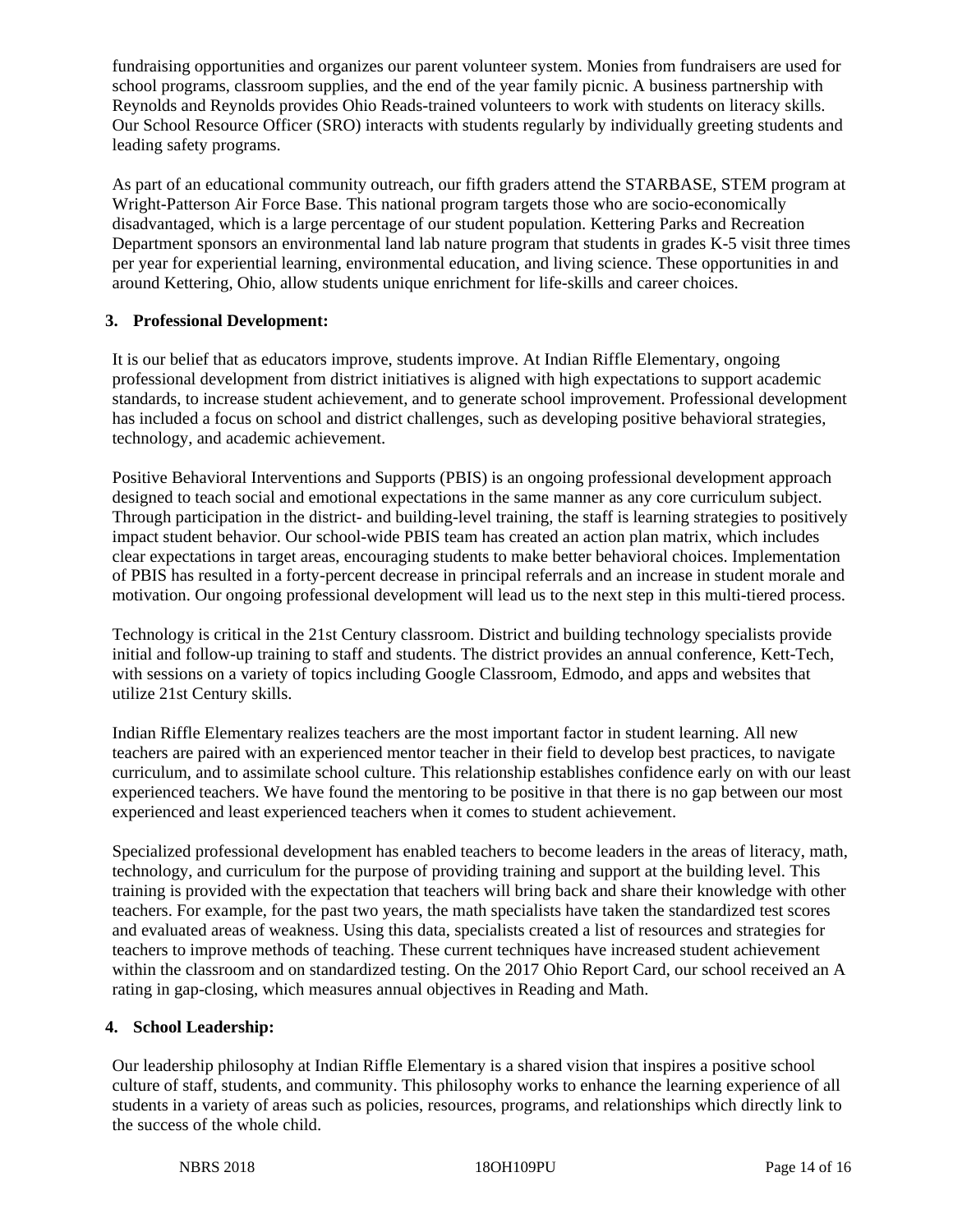The principal has set a tone that promotes leadership among staff at Indian Riffle Elementary. She often asks, "What are you known for?" This question encourages staff to seek out their strengths, become experts, and use that knowledge to guide others creating a professional community. She sets high standards and expectations for staff and students by adhering to those standards herself. Over the past 18 years that she has been the principal of our building, she has created a culture that promotes professionalism, positivity, and a caring and safe environment for students to learn.

Our students' needs go beyond the end of the school day. As an advocate for students, our school guidance counselor builds relationships between school, home, and community. She is an important part of the educational leadership team and by visiting classrooms several times a year, creates awareness of issues that impact students. The social and emotional well-being of our students is supported by our counselor connecting families to mental health services, feeding families through our weekend backpack program, and ensuring overall that students have a clear path to achievement in the classroom.

The leadership team of technology and curriculum leaders assists teachers with new technology tools, programs, and resources that support instruction. They attend district meetings and communicate information while providing ongoing support at the building level. As this team frequently shares new ideas and supports, teachers are continuously improving their instruction. The quality of teaching in our building is forever evolving. For example, student engagement and background knowledge in vocabulary have increased through the use of Flocabulary, a new online educational resource brought to us by our technology and curriculum leaders.

The Indian Riffle Parent Teacher Organization (PTO) supports programs by volunteering, raising funds, and sponsoring student activities. At the beginning of each year, the PTO provides financial support through a start-up fund for each classroom teacher. Because nutrition is linked to student success in school, on standardized test days, the PTO provides a healthy breakfast for all students to boost concentration and alertness. Our PTO volunteers sponsor an end of the year picnic that brings our families and the community together.